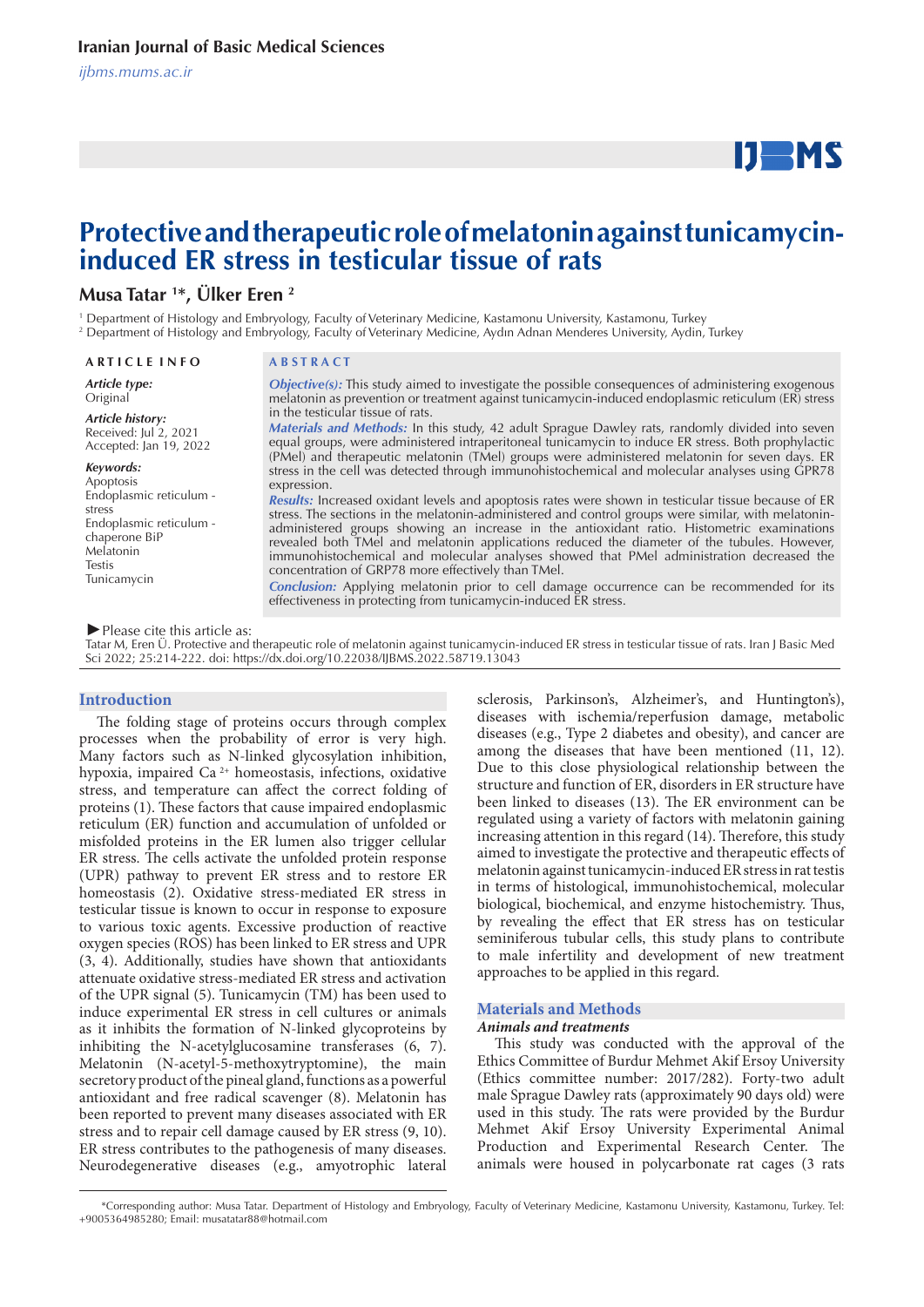per cage) at 24 °C  $\pm$  1 °C, 50-55% humidity, and a 14 hr light/10 hr dark cycle. A laboratory rodent diet (provided by xxx) and water were supplied *ad libitum* during the experimental period. The rats were randomly separated into seven groups consisting of six animals each. TM was used to create acute ER stress as previously described (7, 15). The control group received no treatment. TM, melatonin, and solvent applications were administered intraperitoneally to the other groups. A tunicamycin-solvent mixture (150 mM dextrose with 1% DMSO) was injected once to the sham control 1 (SC 1) group following the melatonin solvent mixture (Phosphate buffer saline [PBS] containing a 1% concentration of ethanol) application for 7 days. In the sham control 2 (SC 2) group, the tunicamycin-solvent mixture followed by the melatonin-solvent mixture was applied for 7 days. A single dose of 200 µg/kg TM was applied to the one-day effect group for tunicamycin (TM 1) to examine the 24-hour effect of TM. The tunicamycin 1-week effect group (TM 2) was given a single dose of 200 µg/kg TM over seven days to examine the seven-day effect of TM. The prophylactic melatonin group (PMel) was administered a single dose of 200 µg/kg TM followed by a melatonin dose of 20 mg/kg (16) for seven days. In the melatonin-treatment group (TMel), day 1 started with a single dose of 200 µg/ kg TM administration, then day 2 involved administering melatonin daily at a dose of 20 mg/kg for seven days (Figure 1). In order to reduce circadian rhythm effects, all drug applications and euthanasia procedures were performed between 9:00 and 11:00 AM (17).

#### *Sample collection and preparation*

The rats were made to fast overnight, and the experiment was completed by recording the body weights in the morning. The rats were administered xylazine-ketamine (10 mg/kg-90 mg/kg, IP) as an anesthetic followed by euthanasia using the cervical dislocation technique. The testes were dissected, and each testis was weighed individually. The tissue from the left testis was frozen at –80 °C until the experimental stage to measure the density of MDA, SOD, and GRP78 (18). The right testes were fixed in Bouin's solution, after which the samples were passed through a gradational series of alcohols, methyl benzoate, and benzole followed by embedding in paraplast (19). Cross-sections (6

µm thickness) were taken from the paraffin blocks at 100 µm spaces. Slides were stained with Crossman's triple stain to determine the histological and histometric changes (20).

#### *Histological changes*

Histological changes such as tubular atrophy, exfoliation of germ cells, and tubular or sub-basal vacuolization in the lumen were examined in two sections taken from each animal (21).

#### *Histomorphometry*

A total of six serial sections from each rat were stained in the study. The seminiferous tubule diameters (STD) and seminiferous epithelium heights (SEH) were measured in 20 selected round or nearly round tubules in VII-VIII and XII-XIV stages in each section (22). The sections were examined with the help of an image analysis program (CellSens standard program, Olympus) attached to a microscope (BX51, Olympus), and the slides were viewed with a digital camera (DP74, Olympus). In each section 150 tubules were analyzed, and the percent ratio of the Stage XIV tubules was registered (23).

#### *Immunohistochemistry of GRP78*

The expression of GRP78 was observed using a rabbit anti-GRP78 polyclonal antibody (Abcam ab21685) through the streptavidin-biotin complex staining method in three slides from each animal (24). The samples were dewaxed and kept in graded alcohol. Then, the sections were transferred to citrate buffer (pH 6.0) for antigen retrieval and boiled for 30 min. Afterward, the slides were treated with a 3%  $H_2O_2$  distilled water solution for 15 min to stop endogenous peroxidase activity. The slides were placed in a blocking solution for 30 min (Histostain-Plus IHC Kit, HRP, broadspectrum, 859043). After this process, the sections were incubated for three hours at 37 °C with a primary antibody diluted to 1:200 (Abcam ab21685). Negative control sections were processed using tris-buffered saline (TBS, pH 7.4) instead of the primary antibody. The sections were incubated in biotinylated secondary antibody for 30 min, incubated in Streptavidin–HRP (horseradish peroxidase), and processed with 3,3-diaminobenzidine (DAB) for



Figure 1. Flowchart of the study. Tunicamycin-solvent mixture (150 mM dextrose with 1% DMSO); Melatonin solvent mixture (Phosphate buffer saline [PBS] containing a 1% concentration of ethanol); SC1 = Vehicle control-1; SC2 = Vehicle control-2; TM1 = Tunicamycin1; TM2 = Tunicamycin2; PMel = Profoloctic melatonin; TMel = Treatment melatonin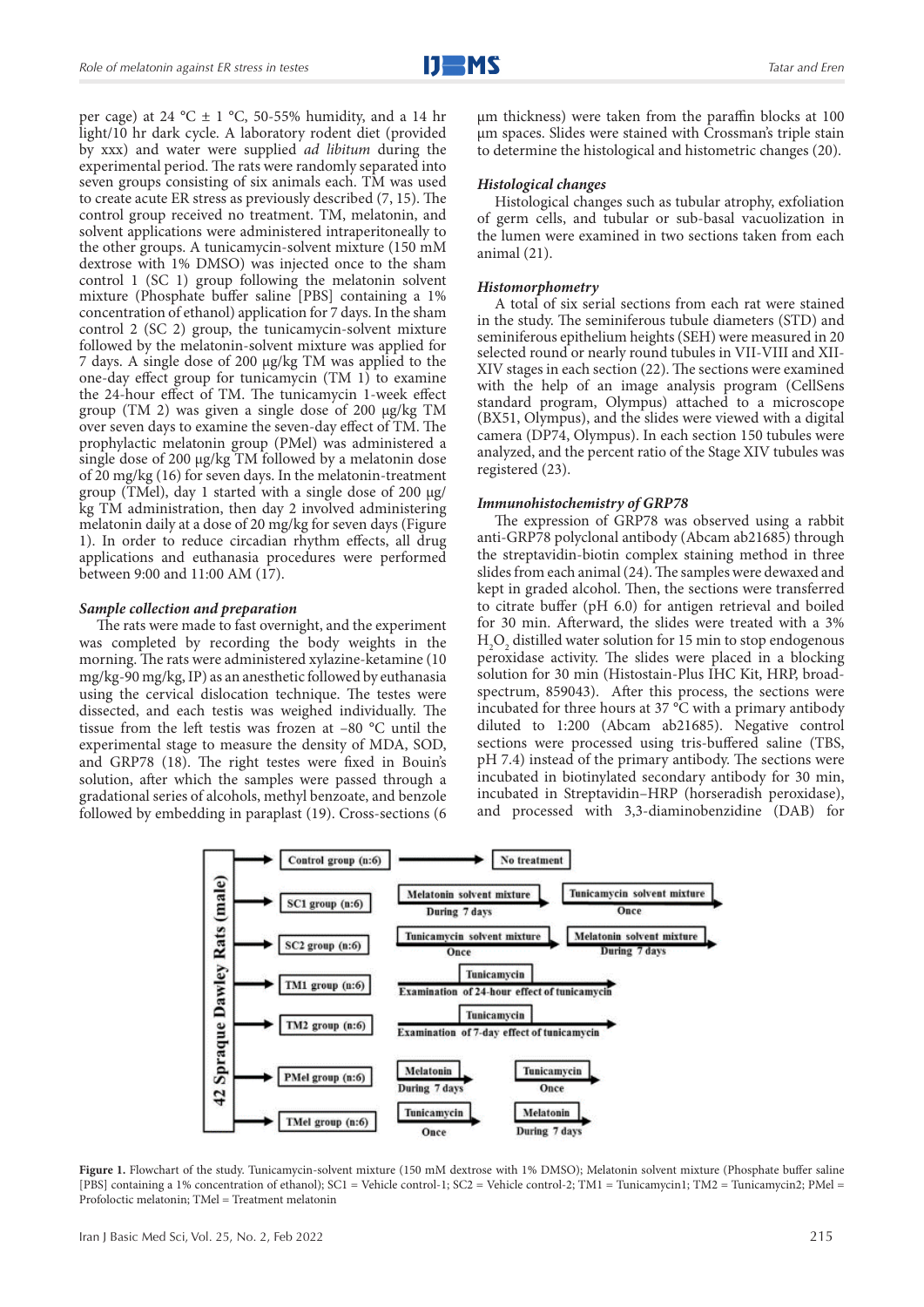two minutes. Finally, all sections were counterstained with Harris's Hematoxylin and closed using entellan. The stained sections were examined through a microscope (BX51, Olympus), and the slides were viewed with a camera (DP74, Olympus). Immunostaining intensity was evaluated subjectively as 0-negative, 1-low, 2-poor, 3-moderate, or 4-high (25). Twenty tubules were selected for each section, and the density of brown precipitation as GRP78-positive cells was evaluated.

#### *Protein extraction and western blot*

Western blotting was conducted as previously described by Kurien and Scofield (26). Freshly collected tissue samples were instantly transferred to liquid nitrogen and kept at −80 °C until the western blot was performed. The testis tissue was homogenized using the RIPA lysis buffer (Santa Cruz Biotechnology, USA) with a protease inhibitor cocktail. After being centrifuged at  $13,000 \times$  g and 4 °C for 15 min, the supernatant was collected. Protein concentration in the supernatant was determined suitable for use by the SMART Micro BCA protein assay kit (Intron Biotechnology). Proteins loaded onto 10% SDS-PAGE polyacrylamide gel in equal amounts for each group were separated in the electrophoresis system and then transferred to a membrane. After transfer, the membrane was blocked in 5% skimmed milk at room temperature for 1 hr. The blots were incubated with the primary antibody (rabbit Anti-GRP78 polyclonal antibody, Abcam ab21685, 1:1000 dilution; mouse Anti-β-actin monoclonal antibody, Santa Cruz sc-47778, 1:1000 dilution) overnight at 4 °C. The blots were then washed and incubated with horseradish peroxidase (HRP)-conjugated secondary antibodies (sc-2004; sc-2005, polyclonal, Santa Cruz Biotechnology) for 1hr at room temperature. Immunoreactive bands were detected by a chemiluminescence substrate using ECL Reagent (K820-50, BioVision). β-Actin was used for normalizing it, and band intensities were quantified using UVP Life Science software (Cambridge, UK).

#### *Measurement of SOD and MDA status levels in testes*

Testis tissue samples were homogenized in PBS solution, using a homogenizer at 2000 rpm for 1 min. Tissue homogenates were centrifuged at 11,300 rpm and 4 °C for 10 min. The supernatants were collected and analyzed. To calculate the oxidant and anti-oxidant parameters in the supernatants, the total protein was calculated as mg/ ml protein using the Biuret method. SOD activity was calculated at 560 nm with respect to Sun *et al*. method (27) and expressed as U/mg of tissue protein. The MDA

levels of the tissues were determined using the method previously reported by Ohkawa *et al*. (28). Briefly, the color intensity of MDA, a colored complex molecule formed by thiobarbituric acid incubation, was calculated using spectrophotometric measurement at 532 nm. The obtained results were expressed as nmol/mg of protein.

#### *Measurement of apoptosis using the terminal deoxynucleotidyl transferase dUTP nick end labeling (TUNEL) assay*

The TUNEL method was carried out using an *in situ* cell death detection kit (cat 11684817910) from two slides of each animal (29, 30) following the manufacturer's protocols. The TUNEL positive germ cells were investigated in 100 seminiferous tubules/sections. In the evaluated tubules, the mean number of TUNEL-positive cells per tubule was expressed as apoptotic index and percentage of tubules with apoptotic cells (TWAC%) (31, 32).

#### *Statistical analysis*

The SPSS 22.0 program package was used to perform statistical analysis. The results were expressed as mean ± standard deviation (SD). All the traits were controlled for normal distribution using Kolmogorov-Smirnov and Shapiro-Wilk tests. The values were analyzed based on groups using the Kruskal-Wallis test or one-way analysis of variance (ANOVA) depending on whether or not the data were distributed normally. Differences between groups were evaluated using Duncan's *post-hoc* test. Chi-square analysis was applied for the values determined by counting. Statistical significance was determined at *P*<0.05 for all evaluations.

#### **Results**

#### *Body and testis weight*

The body and testicular weights did not vary between groups at the beginning and the end of the experiment (Table 1).

#### *Histological appearance and histomorphometry*

The testicular tissue looked similar among control, SC1, and SC2 groups. Although the appearance in the experimental groups was similar to the control groups in general, tubules with histological changes were observed. The degenerative changes appeared more in the groups treated with TM than in the melatonin applied groups. In the TM1 group, decreases in seminiferous tubule diameter (tubular atrophy), epithelial layers, and sub-basal vacuolization, as

Table 1. Bodyweight values at the beginning and end of rats the experiment and testicular weight and testicular weight: body ratio at the end of the experiment. Data are expressed as the means  $\pm$  SD; n = 6 animals for each group

| Group           | Initial body weight (g) | Final body weight (g) | Right testis weight (g) | Left testis weight (g) |
|-----------------|-------------------------|-----------------------|-------------------------|------------------------|
| Control         | $323.16 \pm 12.90$      | $312.50 \pm 10.01$    | $1.41 \pm 0.02$         | $1.43 \pm 0.02$        |
| SC <sub>1</sub> | $323.33 \pm 12.18$      | $310.16 \pm 11.53$    | $1.44 \pm 0.07$         | $1.46 \pm 0.07$        |
| SC <sub>2</sub> | $323.16 + 12.97$        | $308.75 + 10.14$      | $1.50 + 0.03$           | $1.48 + 0.03$          |
| TM1             | $323.16 \pm 11.81$      | $309.75 \pm 11.65$    | $1.55 \pm 0.04$         | $1.54 \pm 0.04$        |
| TM <sub>2</sub> | $322.83 \pm 12.14$      | $314.66 \pm 11.66$    | $1.42 \pm 0.03$         | $1.41 \pm 0.03$        |
| PMel            | $323.33 \pm 13.55$      | $311.83 \pm 11.96$    | $1.41 \pm 0.03$         | $1.43 \pm 0.02$        |
| TMel            | $323.66 \pm 10.83$      | $318.16 \pm 7.14$     | $1.50 \pm 0.03$         | $1.51 \pm 0.03$        |
| P               | NS.                     | NS                    | <b>NS</b>               | <b>NS</b>              |

SC1 = Vehicle control-1; SC2 = Vehicle control-2; TM1 = Tunicamycin1; TM2 = Tunicamycin2; PMel = Profoloctic melatonin; TMel = Treatment melatonin; n = number of rats; NS = not significant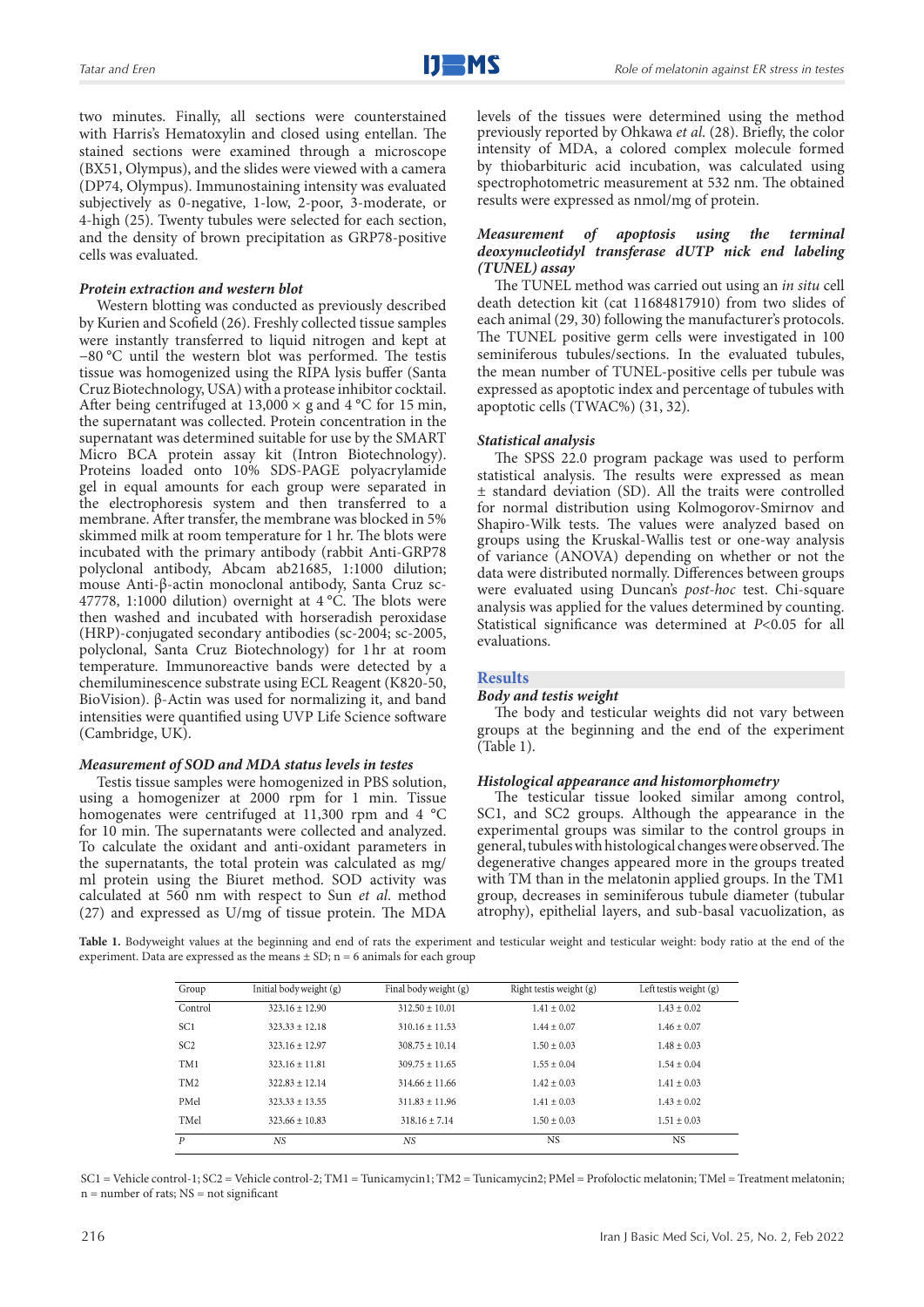

Figure 2. Tubule images in the testicular tissue from the TM1 group (a, b, c, d), TM2 group (e, f, g), and PMel group (h, i) using the Triple Staining Method. ta = tubular atrophy,  $V =$  Vacuole. Blue asterisks show shedding of germ cells, red arrows show sub-basal vacuolization, blue arrows mark exfoliation and black arrows show germ cell degeneration

well as exfoliation of germ cells into the lumen of the tubule, were observed (Figures 2a, 2d). The TM2 group was detected to have germ cells in degenerated form through numerous eosinophilic cytoplasms and nuclear condensation, larger and more vacuolization, and shedding of germ cells into the tubular lumen (Figures 2e, 2g). Although seminiferous tubules were found with degenerative changes in TM1 and TM2 groups, no significant change had occurred in their Sertoli and Leydig cell morphologies. Tubular structures in PMel and TMel groups seemed more like the control group. However, the decrease in tubular diameter compared with the control group was quite remarkable (Figures 2h, 2i). Degenerative changes were also observed in some tubules in the PMel group. Fewer degenerative cells were detected in this group compared with the tunicamycin groups. While epithelial vacuolization was observed in the TMel group, the degenerative cells were not found to be different.

STD and SEH values from Stages VII-VIII and XII-XIV for control, SC1, SC2, and experimental groups were measured (Table 2). The STDs in TM1, TM2, PMel, and TMel groups at stages VII–VIII were lower compared with control, SC1, and SC2 groups (*P*<0.001). The lowest STD



Figure 3. The appearance of GRP78 expression in the seminiferous tubule of the rat testis. (a) Negative control group, (b) Control group, (c) SC1 group, (d) SC2 group, (e) TM1 group, (f) TM2 group, (g) PMel group, and (h) TMel group using the streptavidin-biotin complex (sABC) staining method

at stages VII-VIII was found in the PMel group (*P*<0.001). The STDs in the melatonin treatment groups were lower compared with the TM2 group (see Table 2). SEH in the PMel group was lowest at stages VII-VIII (*P*<0.001). The highest STD at stages XII-XIV was found in control and SC1 groups (*P*<0.001). The lowest STD at stages XII-XIV was noted in the PMel group (*P*<0.001). SEH at stages XII-XIV was similar to TMel and SC1 groups (*P*>0.05) and was significantly higher than in the other groups (*P*<0.001). TM and melatonin administration reduced the percentage rates of the stage XIV tubules compared with control, SC1, and SC2 groups, but these decreases were not significant (*P*>0.05; Table 2).

#### *Immunohistochemistry*

GRP78 positivity was measured in all groups in the tubular epithelial cells and interstitial cells, but the staining intensities varied in all groups. No brown precipitation

|          | Stage VII-VIII   | <i>itage VII-VIII</i> | Stage XII-XIV    | Stage XII-XIV               | Stages XI'   |
|----------|------------------|-----------------------|------------------|-----------------------------|--------------|
| Group    | STD [um]         | SEH [um]              | $STD$ [ $\mu$ m] | SEH [um]                    | Tubules (9   |
| `ontrol_ | $322.41 + 0.73a$ | $79.88 + 0.33$        | $283.59 + 0.49$  | $93.53 + 0.41$ <sup>d</sup> | $3.25 + 0.3$ |

**Table 2.** Histomorphometric assay of the rat testes. Data are expressed as the means  $\pm$  SD; n = 6 rats for each group

| Group            | $51L$   $\mu$ III              | $5E[\text{HIII}]$             | $51L$   $\mu$ III            | $5EII$   $\mu$ III             | 1 upules (70)   |
|------------------|--------------------------------|-------------------------------|------------------------------|--------------------------------|-----------------|
| Control          | $322.41 \pm 0.73$ <sup>a</sup> | $79.88 \pm 0.33$ <sup>d</sup> | $283.59 \pm 0.49^b$          | $93.53 \pm 0.41^{\text{d}}$    | $3.25 \pm 0.15$ |
| SC <sub>1</sub>  | $320.76 \pm 1.24$ <sup>a</sup> | $81.80 \pm 0.37$ <sup>c</sup> | $288.71 \pm 0.92^a$          | $100.15 \pm 0.41$ <sup>a</sup> | $3.16 \pm 0.23$ |
| SC2              | $322.13 \pm 0.56^a$            | $84.75 \pm 0.35^{\circ}$      | $277.61 + 0.44^c$            | $97.74 \pm 0.38^{\circ}$       | $3.18 \pm 0.26$ |
| TM1              | $311.68 \pm 0.98$ <sup>c</sup> | $80.55 \pm 0.30$ <sup>d</sup> | $276.38 \pm 0.72$            | $93.25 \pm 0.34^{\mathrm{d}}$  | $2.76 \pm 0.23$ |
| TM <sub>2</sub>  | $315.84 \pm 1.10^b$            | $83.58 \pm 0.37^{\circ}$      | $277.68 \pm 0.84^c$          | $95.99 \pm 0.39^{\circ}$       | $2.91 \pm 0.18$ |
| PMel             | $303.22 \pm 0.55^{\mathrm{d}}$ | $76.71 \pm 0.28^e$            | $265.55 + 0.76$ <sup>d</sup> | $93.87 + 0.38$ <sup>d</sup>    | $2.93 \pm 0.16$ |
| TMel             | $311.61 \pm 0.72$ <sup>c</sup> | $82.72 +$                     | $281.93 \pm 0.73^b$          | $101.10 \pm 0.39^{\circ}$      |                 |
|                  |                                | $0.34^{bc}$                   |                              |                                | $2.97 \pm 0.28$ |
| $\boldsymbol{P}$ | ***                            | ***                           | ***                          | ***                            | NS.             |

STD: Seminiferous tubule diameter, SEH: Seminiferous epithelial height, NS: not significant a, b, c, d, e: Different superscripts in the same column indicate significant differences \*\*\* *P*<0.001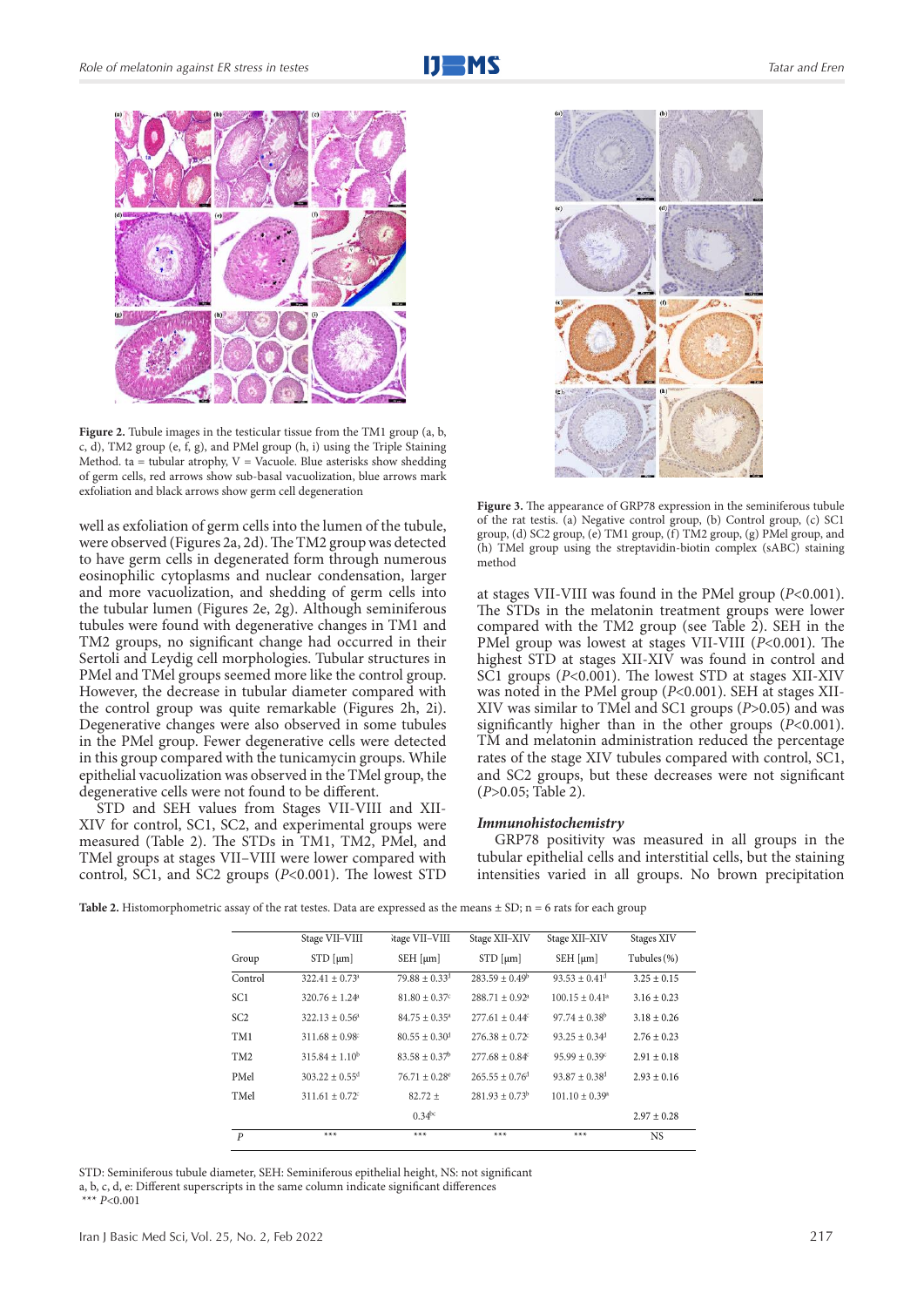



**Figure 4.** Western blot (a, b) and immunohistochemistry (c) series of GRP78 expression levels analyses in rat testis. Relative band density of GRP78 was quantified and normalized to the β-actin expression. Data were normalized by dividing arbitrary units of GRP78-β-actin. \*\* *P*<0.003 versus control group; \*\*\* *P*<0.001 versus control group; ###*P*<0.001 versus PMel group. Data are expressed as the means  $\pm$  SD. n = 6 rats for each group

was observed in the negative control (Figure 3a). GRP78 positivity was most intensely observed in TM1 and TM2 groups (Figures 3e, 3f). PMel and TMel groups had less intense staining than the tunicamycin administered groups (Figures 3g, 3h). The GRP78 staining intensity of the cells in the seminiferous tubules and interstitial area in the sections belonging to control, SC1, SC2, and experimental groups was scored subjectively. When examining TM1, TM2, and TMel groups, the staining intensity was greater compared with the other groups (*P*<0.001). The most intense staining was observed in the TM1 group. The intensity of staining was significantly lower in the PMel group compared with that in TM1, TM2, and TMel groups (*P*<0.001; Figure 4c).

#### *Determining the GRP78 protein using western blotting*

The expression levels of GRP78 in the testicular tissue samples were measured using the western blot method (Figures 4a, 4b). The expression of GRP78 in the TM2 group was greater compared with control, SC1, SC2, and PMel groups (*P*<0.005). The GRP78 expression levels in the TMel group were not different compared with TM1 and TM2 groups (*P*>0.05). The GRP78 expression level in the PMel group was lower than that in TM1, TM2, and TMel groups (*P*<0.005). In addition, the relative fold changes in protein levels for GRP78 (protein/β-actin) were compared based on the control group. The relative fold changes were found to have a 1.04-, 1.1-, 1.41-, 1.61-, and 1.36-fold increase in SC1, SC2, TM1, TM2, and TMel groups, respectively, and a 1.1 fold decrease in the PMel group.

#### *MDA and SOD levels in testis tissue*

MDA and SOD levels determined in testicular tissues are shown in Figures 6a and 6b. Tunicamycin-administered groups had significantly higher MDA levels compared with control, SC1, and SC2 groups (*P*<0.001). No significant difference existed in MDA activity of control, SC1, or SC2



**Figure 5.** Appearance of apoptosis in the seminiferous tubules using the TUNEL staining technique. (a) Control group, (b) SC1 group, (c) SC2 group, (d) PMel group, (f) TMel group, (e & g) TM1 group, (h) TM2 group. Black arrows indicate TUNEL-positive germ cells

groups (*P*>0.05). The MDA levels in the PMel group were lower than in all other groups (*P*<0.001). The SOD levels were higher in the melatonin-administered groups, with the highest value in the PMel group (*P*<0.001). The lowest SOD value was noted in the TM1 group, with the difference compared with the melatonin groups also being significant (*P*<0.001).

#### *Evaluation of germ cell apoptosis*

The average number of TUNEL positive germ cells per tubule (apoptotic index) and the percentage of tubules with apoptotic cells (TWAC%) are given in Figures 6c and 6d, respectively. Although apoptotic cells were detected in the seminiferous tubules in all groups (Figure 5), the apoptotic index was greater in TM1 (Figures 5e, 5g) and TM2 (Figure 5h) groups compared with other groups (*P*<0.001). The greatest number of TUNEL positive germ cells was detected in the TM2 group. No difference was noted among TMel, control, SC1, and SC2 groups in terms of the apoptotic index (*P*>0.05; Figures 6c, 6d). In addition, fewer TUNEL positive germ cells were observed in the TMel group than in the PMel group (*P*<0.001). TM1 and TM2 groups had the greatest TWAC%. As a result, both TWAC% and apoptotic index were significantly lower in the TMel group compared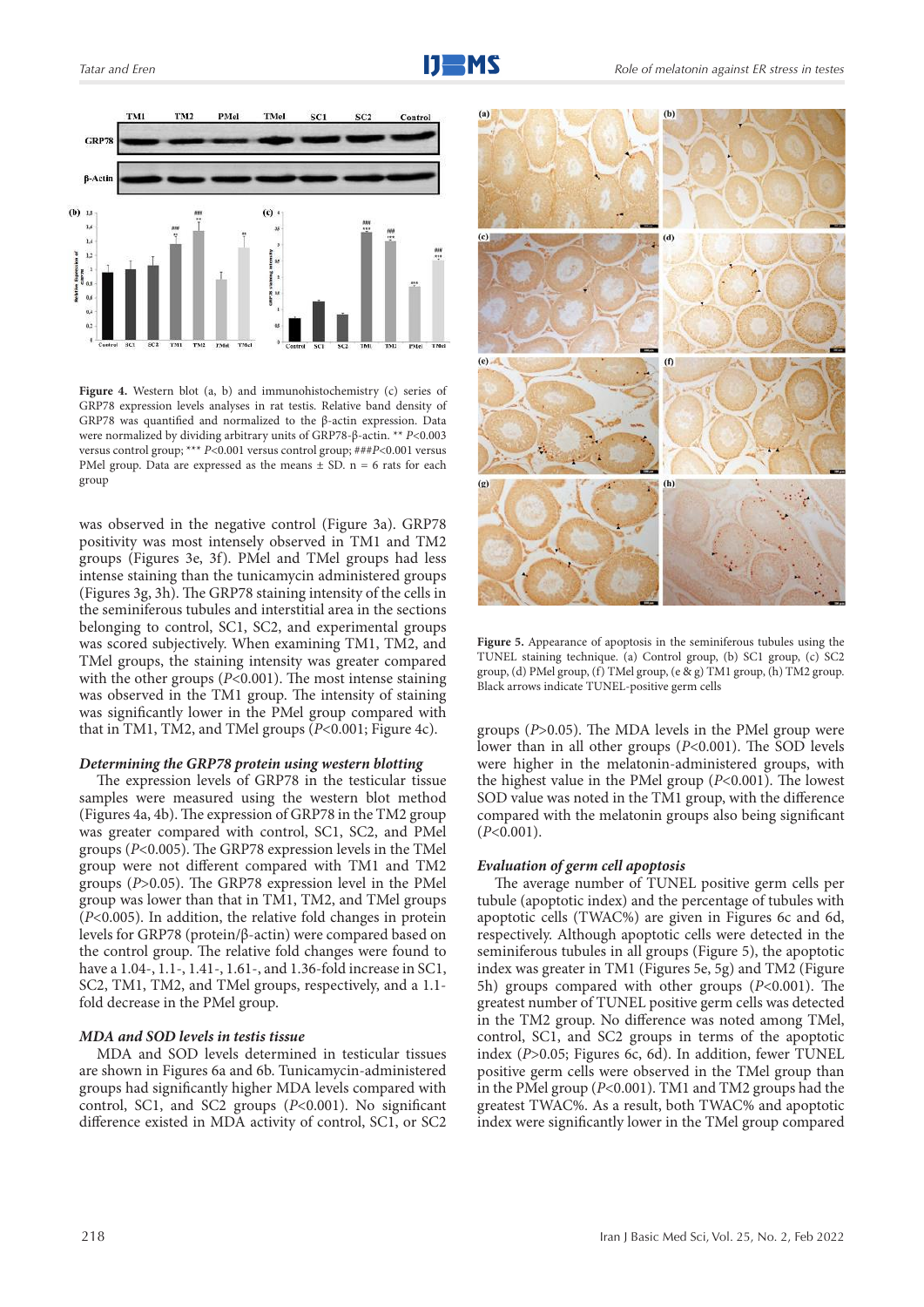



**Figure 6.** MDA (a) and SOD (b) levels, and Apoptotic index (c) and TWAC (d) analyses of the rat testicular tissues. \*\*\* *P*<0.001 versus control group; ###*P*<0.001 versus PMel group; §§§P<0.001 versus TMel group; ≠≠≠ *P*<0.001 versus TM1 group; ‡‡‡ *P*<0.001 versus SC1 and SC2 groups. Data are expressed as the means  $\pm$  SD. n = 6 rats for each group

with the other groups.

#### **Discussion**

Recent studies have shown ER stress to be associated with male fertility/infertility. Infertility has been reported to possibly develop due to an impaired ER stress response during the male reproductive period (33-35). Various physiological conditions, environmental stimulants, and pharmaceutical agents cause impaired ER homeostasis. This situation causes ER stress in the male reproductive system (35). Surprisingly, recent evidence has shown that oxidative stress induced by ROS production causes ER stress. The cellular antioxidant mechanism is necessary to clean and reduce ROS production to prevent cross-mixing between oxidative stress and ER stress (36). Through direct and indirect mechanisms, melatonin protects DNA and other components from damage while limiting oxidative stress in cells. While melatonin is known to indirectly increase antioxidant enzyme activity, it is also stated to increase mRNA expression through membrane receptors (37). Keeping in view this promising evidence, our study investigated the effects of prophylactic and therapeutic doses of melatonin on ER stress-induced male infertility. No earlier study has reported the prophylactic use of melatonin. Therefore, this application was included in the study. We investigated the effects of using melatonin, whose recent exogenous use has been shown to have beneficial effects against ER stress in testicular tissue. ER stress induced by TM increased GRP78 levels, oxidative stress, and apoptosis rates in testicular tissue, and administration of melatonin improved these changes. The most important finding of this study is that prophylactic administration of melatonin before cell damage occurs may be more effective in preventing ER stress. We found that, while prophylactic administration of melatonin increased antioxidant activity in the experimental groups, it decreased

GRP78 staining intensity and expression levels. In addition, the apoptotic index and TWAC% values were lowered in the therapeutically administered melatonin group compared with the prophylactically administered melatonin. When compared with the tunicamycin group, the tubular structure in the melatonin groups was not different from that of the control group. To the best of our knowledge, this is the first study to investigate both prophylactic (PMel) and therapeutic (TMel) uses of melatonin against tunicamycininduced ER stress in testicular tissues of rats.

The ER stress marker (GRP78) was immunohistochemically stained at different densities in cells in the seminiferous tubule and interstitial area. While this staining was the most intense in groups that cause ER stress through TM, we found that melatonin applications decreased this intensity. The present study also investigated the expression levels of GRP78 using western blotting. The immunohistochemistry results of GRP78 intensity from the staining are consistent with the western blotting results of GRP78 protein expression. In the present study, ER stress biomarker GRP78 levels were elevated in rats treated with TM compared with the control/untreated rats. GRP78 in tunicamycin-treated rats was attenuated by administration of melatonin. In both examinations, melatonin used as prophylactic was found to keep GRP78 expressions at the same levels as in the control groups. In testicular tissue, GRP78 is expressed in almost all cell types found in the seminiferous tubules. Strong immunohistochemical staining of GRP78 was noted in the cytoplasm surrounding the nuclei of spermatocytes and round spermatids (38, 39). A recent study using immunofluorescence staining reported GRP78 to be mainly in the cytoplasm of developing germ cells (40). As GRP78 stains the seminiferous tubular germ cells, tubular staining intensity was evaluated for GRP78 in our study. Previous studies have stated the substances that cause toxicity in the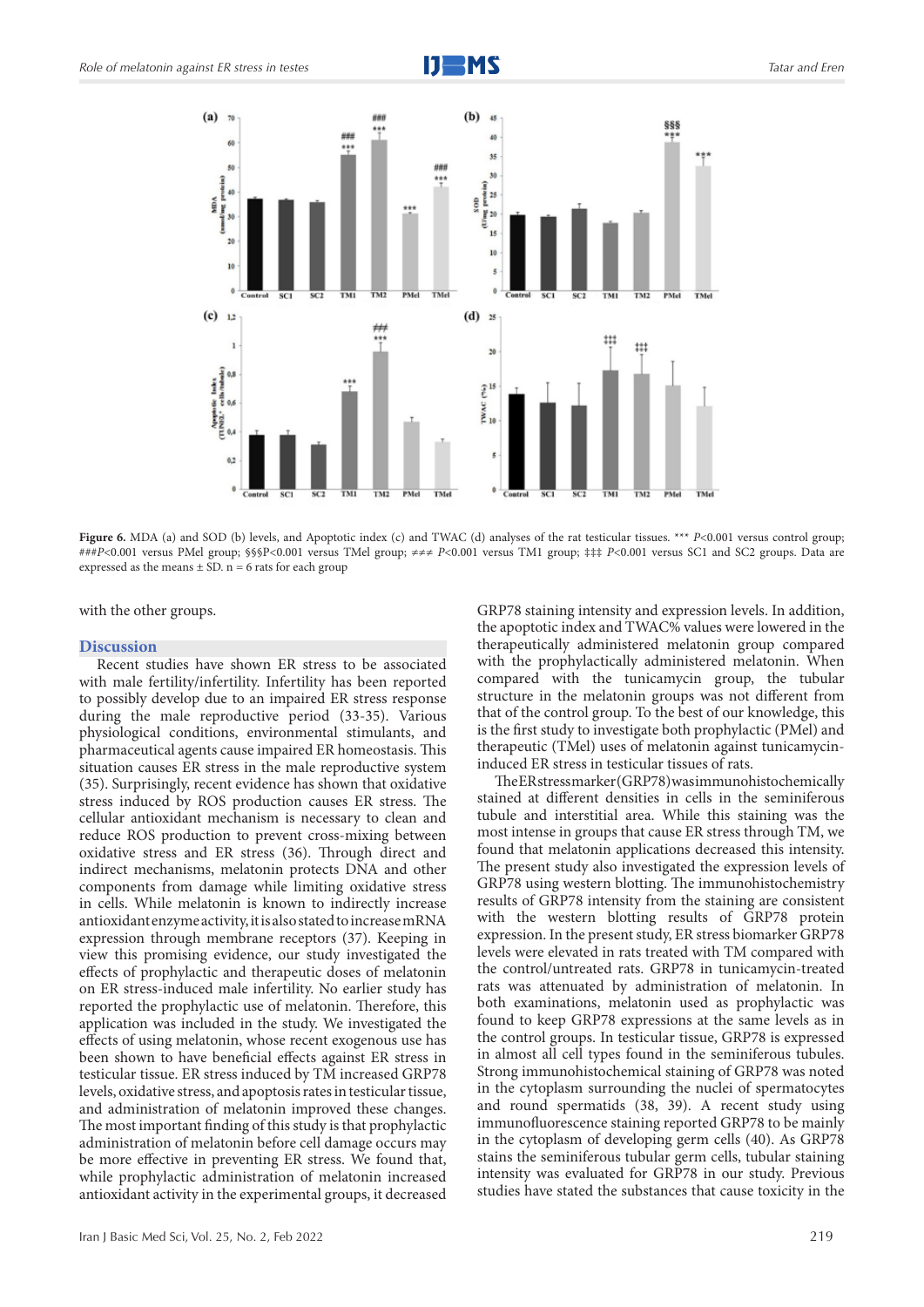testicles increase the level of GRP78 induced by ER stress, which can be revealed by immunohistochemistry and western blot (41, 42). As a result of ER stress induced in rats by dibutyl phthalate (DBP), GRP78 was mostly localized in the cytoplasm of spermatogenic cells, and its density increased significantly (43). In addition, other studies have reported the reduction of increased GRP78 levels by administration of melatonin. A study reported that testicular GRP78 expression increased significantly because of cadmium-induced testicular ER stress in mice, and melatonin reduced the cadmium-induced increased levels of testicular GRP78 (44). Therapeutic administration of melatonin for 14 days to diabetes-induced ER stress in mice decreased the level of GRP78 expression in testicular tissue (10). Melatonin treatment attenuated ER stress by reducing the GRP78 expression resulting from ER stress in mice fed high-fat diets (42). The use of melatonin in ER stress induced by palmitic acid (PA), which causes lipotoxicity in mice, effectively blocked PA-induced ER stress in testicular tissue and maintained the ER homeostasis (45). Melatonin decreased the expression of ER stress markers such as GRP78, ATF6, and XBP1 in busulfan-induced ER stress in mouse testicular tissue (46). These results may indicate melatonin supplementation to down-regulate GRP78 expression in rat testes. Melatonin administration may serve to preserve cell viability by regulating GRP78 through the possible mechanisms of autophagy and apoptosis.

TUNEL positive reacting apoptotic cells were detected in the seminiferous tubules belonging to all groups. However, the number of apoptotic cells was found to be higher in the groups administered with TM to create ER stress compared with the other groups. While the amount of apoptosis in the TMel group was not different from that in the control groups, fewer apoptotic cells were observed in the TMel group than in the PMel group. The most apoptotic tubules were found in the tunicamycin-administered groups. In a study, the use of melatonin against PA-induced lipotoxicity in mice significantly reduced PA-induced apoptosis, while treatment with melatonin alone did not alter the proportion of apoptotic cells in testicular tissue compared with the control group (45). Melatonin reduced the apoptosis induced by busulfan in mouse testicular tissue by suppressing the expression of ER stress-related apoptotic genes (46). ER stress-mediated germ cell apoptosis induced by cadmium in testicular tissue decreased the apoptotic index and TWAC% rates with melatonin treatment (44). Increasing evidence has been found supporting the notion that ER stress and oxidative stress play important roles in the formation of cellular apoptosis. ER stress is one of the main causes of apoptosis. Disturbances in ER homeostasis cause the accumulation of misfolded proteins, activating CHOP, which is an important pro-apoptotic factor, and inducing UPR-mediated apoptosis (47). Consistent with this evidence, we believe melatonin might be able to alleviate apoptosis in seminiferous tubules by alleviating ER stress directly and indirectly in multiple pathologies. However, the molecular mechanism underlying this situation still needs to be explained.

MDA levels were higher in the tunicamycin-applied groups compared with the control groups and lowest in the PMel group. When examining SOD activity, levels were determined to be high in the melatonin-applied groups, especially in the PMel group. In addition, the lowest SOD activity was detected in the TM1 group. The oxidative state caused by ER stress in different tissues has been investigated in some studies by determining MDA and SOD levels. While MDA levels have been shown to increase in liver tissue due to ER stress induced by TM in mice, SOD activity decreases (48). Increased MDA levels and decreased SOD activity in liver tissue due to ER stress-related hepatic injury in liver tissue using TM in mice are regulated by applying resveratrol (49). Quercitin used in ER stress-mediated oxidative stress induced by TM in the endothelial cell decreases MDA levels and increases SOD activity (50). Increased MDA levels and decreased SOD activity due to di (2-ethylhexyl) phthalateinduced testicular injury in adult mice were improved by administrating melatonin (51). The use of melatonin against cadmium toxicity in mice improved the cadmiuminduced MDA accumulation and SOD levels (52). Not many studies are found regarding the effects of exogenous melatonin administration on MDA and SOD parameters resulting from ER stress. The results of our study show that exogenous administration of melatonin improves oxidative stress induced by the accumulation of ROS products and thus ER stress.

Degenerative changes were more pronounced in the tunicamycin-administered groups than in the melatoninapplied groups. One day after TM injection, the TM1 group had seminiferous tubular diameter shrinkage, apoptotic cells, sub-basal vacuolization, and sporadic germ cell shedding. Remarkably, many apoptotic cells were found in the TM2 group with larger and more numerous vacuolization. The melatonin-applied groups' tubular structures resembled those in the control group but with a decrease in tubular diameter. Degenerative/atrophic indicators were observed in some tubules in the PMel group, with fewer apoptotic cells being detected compared with the tunicamycin groups. While epithelial vacuolization was found in the TMel group, no apoptotic cells were found. In a study, after injecting 200 μg/kg and 300 μg/kg TM into the rats, damage began in the seminiferous tubular epithelium on the 3rd and 5th days, with much more damage occurring after the 19th day (53). By applying melatonin to rats for 21 days, spermatogenic cells were separated from the seminiferous tubule, and atrophic areas were observed in some parts of the testis in addition to normal histological seminiferous tubules (54). When investigating the therapeutic effect of melatonin against gentamicin-induced testicular toxicity in rats, the control and melatonin groups had normal testicular structures (55). Considering that the damage TM induces in testicular tissue is caused by local ischemia, the anti-inflammatory and antioxidant effects as well as the anti-ischemic effect of melatonin can prevent this damage. Thereby, the tubular appearance similarities with the control group may be a possible result of melatonin usage.

The diameter of the stage VII-VIII seminiferous tubules in the experiment groups decreased compared with the control groups. The lowest stage VII-VIII seminiferous tubular diameter and epithelial height values were found in the PMel group. When comparing the groups' stage XII-XIV seminiferous tubular diameters, the largest diameter was noted in the control group and the lowest in the PMel group. This study found both TM and melatonin to decrease stage VII-VIII seminiferous tubular diameters. Studies have reported that melatonin is used for different purposes in rats and mice, and it reduces the tubule diameter in the testicle (54, 56-58). The application of exogenous melatonin is suggested to cause a decrease in the testicular tissue size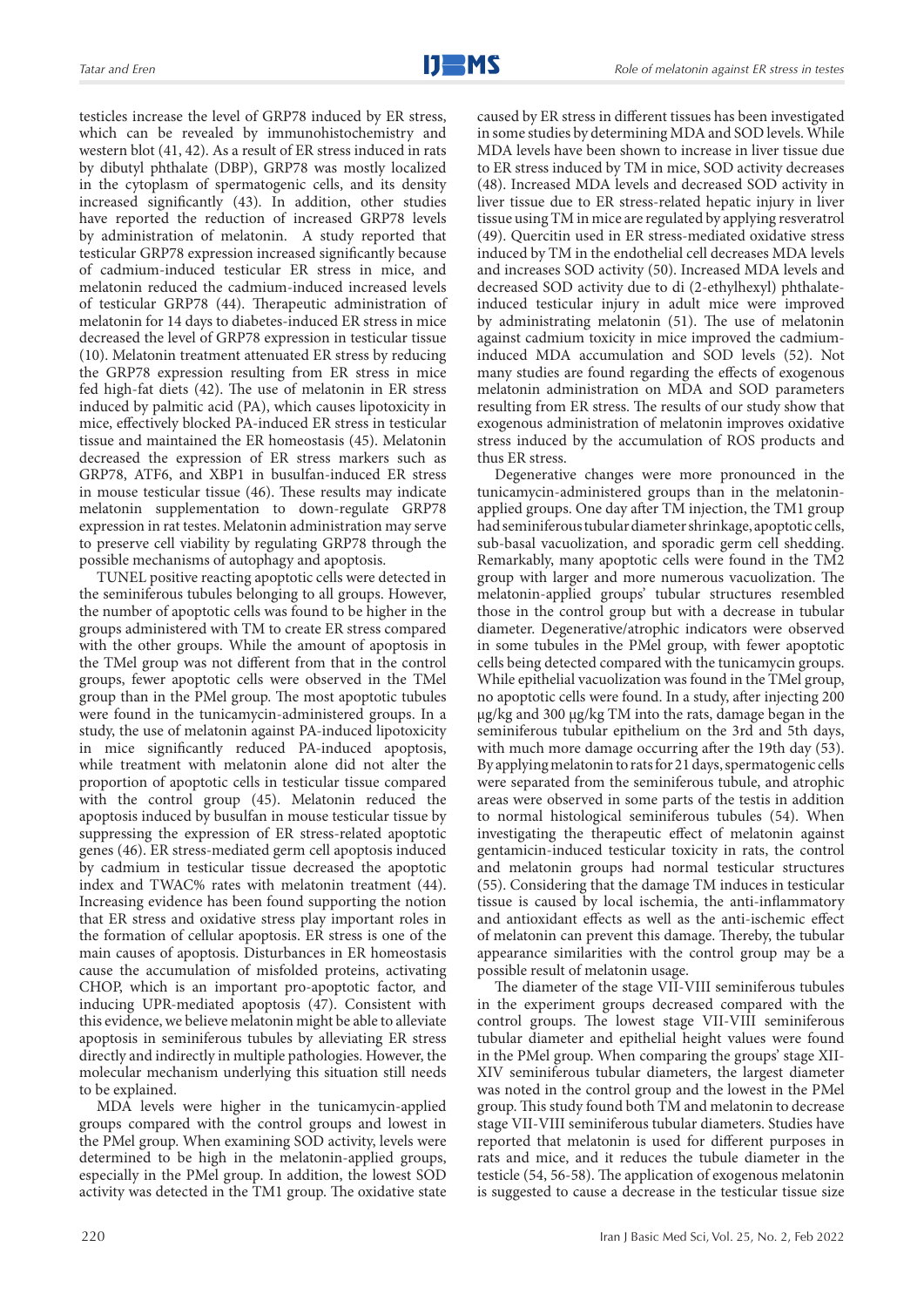of rats. Although the mechanism underlying this has yet to be fully explained, it is thought that melatonin receptors in the testicular tissue do affect the secretion of GnRH and testosterone, causing shrinkage in the testicles and tubules (59). The results of our study showed a decrease in the diameter of seminiferous tubules where TM and melatonin had been applied. The endocrine function and spermatogenesis can be thought to have been negatively affected due to the decrease in tubular diameter, the underlying mechanism of which is not fully explained.

Since no significant difference was observed between the melatonin-administered groups and the control groups in any respect, such a group was not included in the present study. In future studies on this subject, investigating proteins associated with UFR such as IRE1, ATF6, and XBP-1, markers such as CHOP and caspase 3 that play a role in ER stress-related apoptosis, and testosterone level and sperm examination will contribute to our understanding of this issue better along with elimination of missing aspects of this issue.

#### **Conclusion**

Based on our data, administering melatonin before exposure to toxic substances and agents is more effective than the therapeutic use of melatonin to improve cell damage and protect cells from ER stress, cellular apoptosis, and oxidative stress. The prophylactic effect of melatonin may be due to the powerful antioxidant and free radical scavenger effects of melatonin. Further investigations are needed to evaluate the mechanisms by which melatonin may protect testicular tissue against ER stress.

#### **Acknowledgment**

The results presented in this paper were part of the first author's doctoral thesis. This study was financially supported by the Scientific Research Projects of the University of Aydın Adnan Menderes, Aydin, Turkey (project no. VTF-17056).

#### **Authors' Contributions**

MT and UE conceived the study and design, analyzed the data, prepared the draft manuscript, critically revised the paper, supervised the research, and approval the final version to be published.

#### **Conflicts of Interest**

The authors declare that they have no conflicts of interest.

#### **References**

1. Guzel E, Arlier S, Guzeloglu Kayisli O, Selcuk Tabak M, Ekiz T, Semerki N, *et al.* Endoplasmic reticulum stress and homeostasis in reproductive physiology and pathology. Int J Mol Sci 2017; 18:792- 817.

2. Kincaid MM, Cooper AA. ERADicate ER stress or die trying. Antioxid Redox Signal 2007; 9:2373-2387.

3. Yin L, Dai Y, Cui Z, Jiang X, Liu W, Han F, *et al.* The regulation of cellular apoptosis by the ROS-triggered PERK/EIF2α/chop pathway plays a vital role in bisphenol A-induced male reproductive toxicity. Toxicol Appl Pharmacol 2017; 314:98-108.

4. Zou L, Su L, Sun Y, Han A, Chang X, Zhu A, *et al.* Nickel sulfate induced apoptosis via activating ROS-dependent mitochondria and endoplasmic reticulum stress pathways in rat leydig cells. Environ Toxicol 2017; 32:1918-1926.

5. Ji YL, Wang Z, Wang H, Zhang C, Zhang Y, Chao M, *et al.* Ascorbic acid protects against cadmium induced endoplasmic reticulum stress and germ cell apoptosis in testes. Reprod Toxicol 2012; 34:357-363.

6. Schönthal AH. Pharmacological targeting of endoplasmic reticulum stress signaling in cancer. Biochem Pharmacol 2013; 85:653-666.

7. Abdullahi A, Stanojcic M, Parousis A, Patsouris D, Jeschke MG. Modeling acute ER stress *in vivo* and *in vitro*. Shock 2017; 47:506- 513.

8. Tuñón MJ, San Miguel B, Crespo I, Laliena A, Vallejo D, Alvarez M, *et al.* Melatonin treatment reduces endoplasmic reticulum stress and modulates the unfolded protein response in rabbits with lethal fulminant hepatitis of viral origin. J Pineal Res 2013; 55:221-  $228$ 

9. Song J, Kim OY. Melatonin modulates neuronal cell death induced by endoplasmic reticulum stress under insulin resistance condition. Nutrients 2017; 9:593-618.

10. Du Z, Xu S, Hu S, Yang H, Zhoa Z, Sidhu K, *et al.* Melatonin attenuates detrimental effects of diabetes on the niche of mouse spermatogonial stem cells by maintaining leydig cells. Cell Death Dis 2018; 9:1-15.

11. Engin F, Hotamisligil G. Restoring endoplasmic reticulum function by chemical chaperones: an emerging therapeutic approach for metabolic diseases. Diabetes Obes Metab 2010; 12:108-115.

12. Ozcan L, Tabas I. Role of endoplasmic reticulum stress in metabolic disease and other disorders. Annu Rev Med 2012; 63:317-328.

13. Yamanaka T, Nukina N. ER dynamics and derangement in neurological diseases. Front Neurosci 2018; 12:91.

14. Hu W, Ma Z, Di S, Jiang S, Li Y, Fan C, *et al.* Snapshot: implications for melatonin in endoplasmic reticulum homeostasis. Br J Pharmacol 2016; 173:3431-3442.

15. Aslan M, Elpek Ö, Akkaya B, Balaban HT, Afşar E. Organ function, sphingolipid levels and inflammation in tunicamycin induced endoplasmic reticulum stress in male rats. Hum Exp Toxicol 2021; 40:259-273.

16. Mortazavi P, Ahmadnezhad B, Pousty I, Panahi N, Aghazadeh M, Shalikar M, *et al*. Renal protective effects of melatonin in rat treat by gemcitabine. Int J Vet Sci Res 2017; 3:74-77.

17. Guneli E, Tugyan K, Ozturk H, Gumustekin M, Cilaker S, Uysal N. Effect of melatonin on testicular damage in streptozotocininduced diabetes rats. Eur Surg Res 2008; 40:354-360.

18. Liu D, Jin X, Zhang C, Shang Y. Sevoflurane relieves hepatic ischemia–reperfusion injury by inhibiting the expression of Grp78. Biosci Rep 2018; 38:1-10.

19. Hoppert M. Light microscopy. In: Hoppert M (ed). Microscopic Techniques in Biotechnology. vol.1, Wiley VCH; 2003, 1-145.

20. Culling C, Allison R, Barr W. Cellular Pathology Technique. 4 <sup>th</sup> ed. Mid-County Press; 1985, 23-46.

21. Olawuyi TS, Ukwenya VO, Jimoh AGA, Akinola KB. Histomorphometric evaluation of seminiferous tubules and stereological assessment of germ cells in testes following administration of aqueous leaf-extract of lawsonia inermis on aluminium-induced oxidative stress in adult Wistar rats. JBRA Assist Reprod 2019; 23:24-32.

22. Güleş Ö, Kum Ş, Yıldız M, Boyacioglu M, Ahmad E, Naseer Z, *et al.* Protective effect of coenzyme Q10 against bisphenol-A-induced toxicity in the rat testes. Toxicol Ind Health 2019; 35:466-481.

23. Narayana K, Prashanthi N, Nayanatara A, Bairy LK, DoSOUZA UJ. An organophosphate insecticide methyl parathion (o-o-dimethyl o-4-nitrophenyl phosphorothioate) induces cytotoxic damage and tubular atrophy in the testis despite elevated testosterone level in the rat. J Toxicol Sci 2006; 31:177-189.

24. Yi HM, Yi H, Zhu JF, Xiao T, Lu SS, Guan YJ, *et al.* A fivevariable signature predicts radioresistance and prognosis in nasopharyngeal carcinoma patients receiving radical radiotherapy. Tumor Biol 2016; 37:2941-2949.